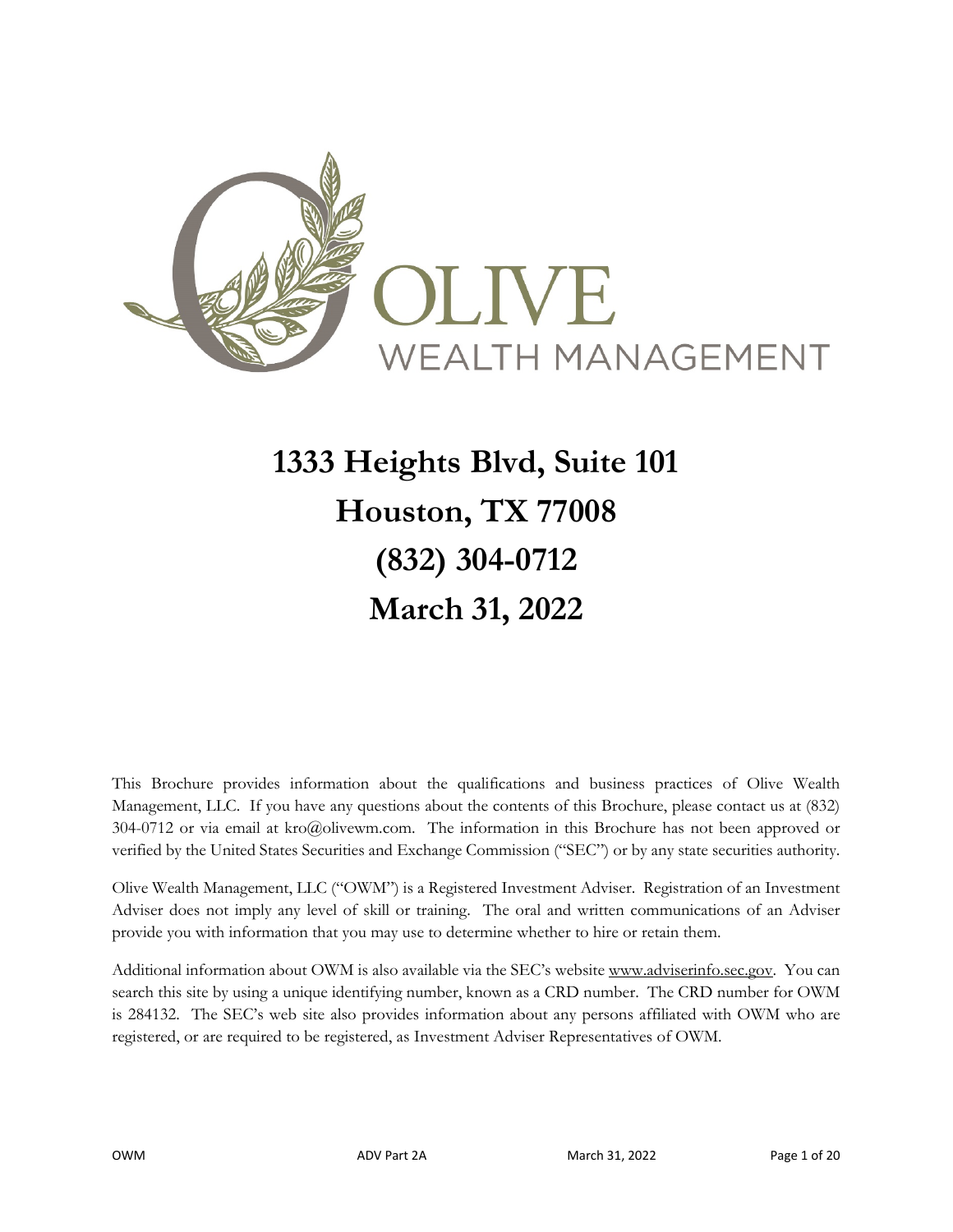<span id="page-1-0"></span>As of March 31, 2022, Olive Wealth Management, LLC, has the following material changes:

We provide an additional service for accounts held away from our Custodian. For those accounts where we have discretion, we will leverage an Order Management System to implement tax-efficient asset location and opportunistic rebalancing strategies on behalf of the client. These are primarily 401(k) accounts, HSAs, 529s, and other assets held away from our Custodian. We regularly review the available investment options in these accounts, monitor them, rebalance and implement our strategies in the same way we do other accounts, though using different tools as necessary. These held away accounts are subject to additional fees and expenses assessed by the custodian and associated parties, such as administrative fees, record keeper fees, and investment advisory fees, not included in the annual fee charged by OWM.

We will ensure that you receive a summary of any additional material changes to this and subsequent Brochures within 90 days of the close of our business' fiscal year end, which is December 31st. We will provide other ongoing disclosure information about material changes as they occur. We will also provide you with information on how to obtain the complete brochure. Currently, our Brochure may be requested at any time, without charge, by contacting Jared Tobin at (832) 304-0712.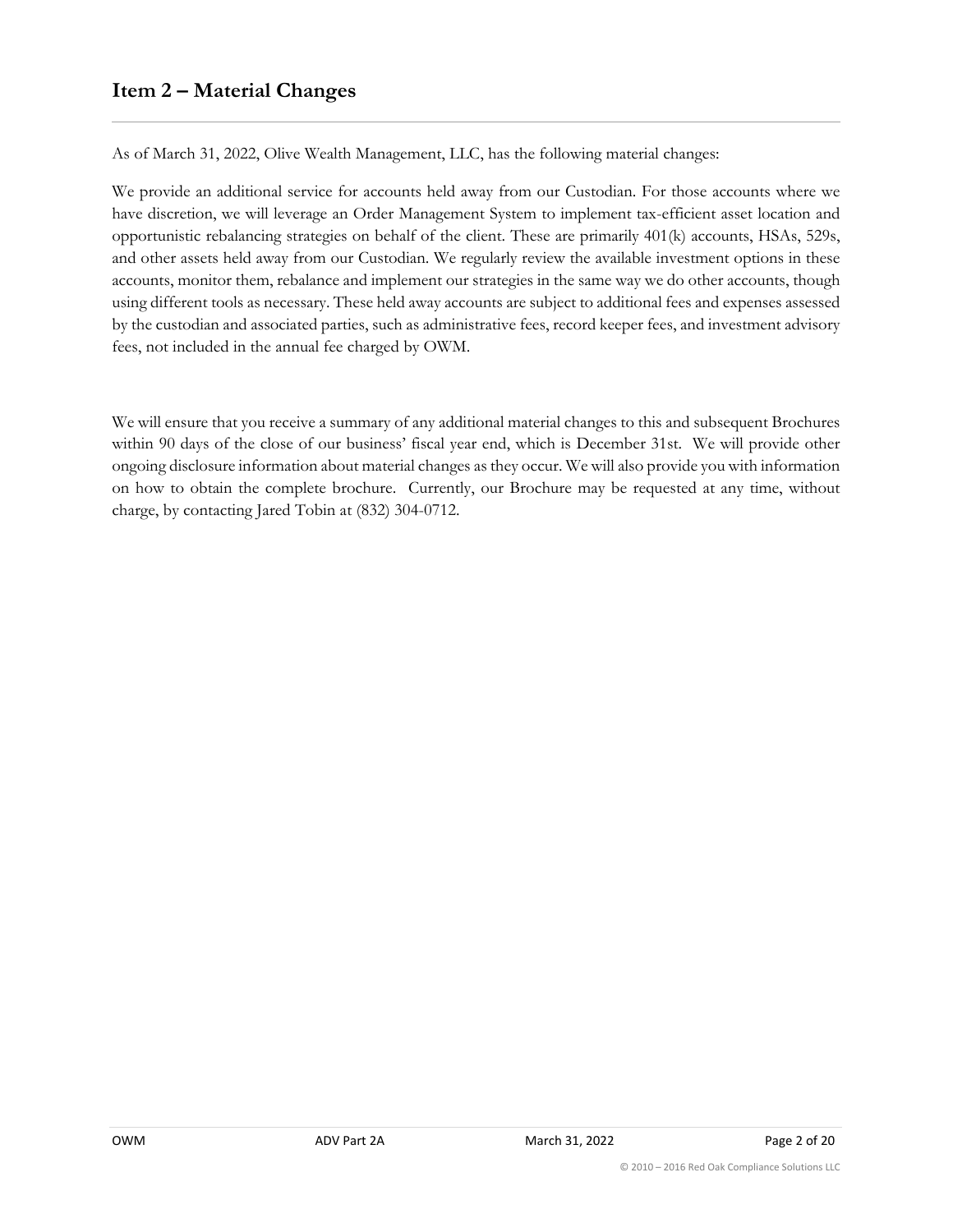<span id="page-2-0"></span>

| Item 11 – Code of Ethics, Participation or Interest in Client Accounts and Personal Trading13 |
|-----------------------------------------------------------------------------------------------|
|                                                                                               |
|                                                                                               |
|                                                                                               |
|                                                                                               |
|                                                                                               |
|                                                                                               |
|                                                                                               |
|                                                                                               |
|                                                                                               |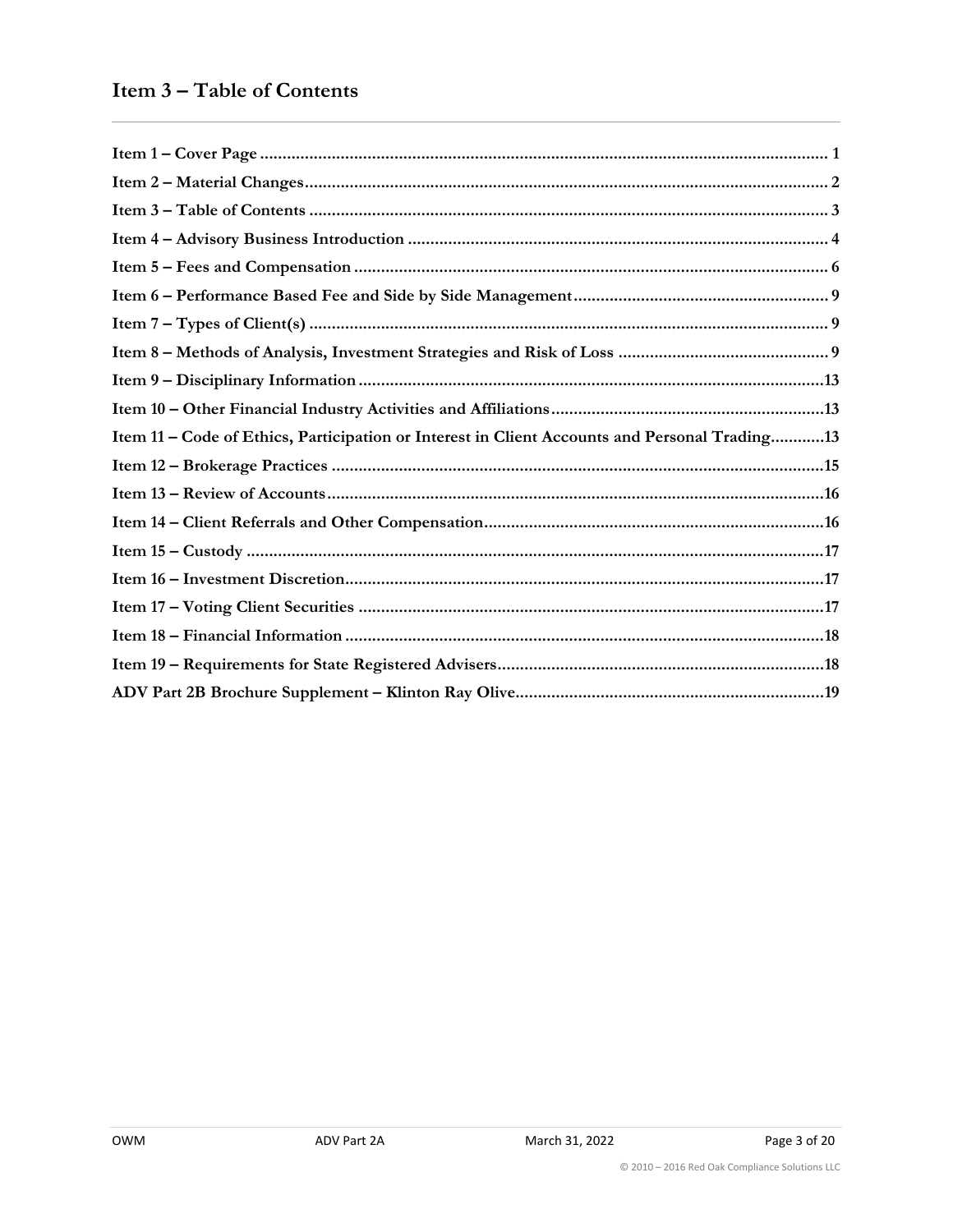### <span id="page-3-0"></span>**Our Advisory Business**

Olive Wealth Management, LLC ("OWM", "us", "we", "our") is a Registered Investment Adviser ("Adviser") which offers investment advice regarding securities products to clients.

We provide investment advice through Investment Adviser Representatives ("IAR") associated with us. These individuals are appropriately licensed, qualified, and authorized to provide advisory services on our behalf.

OWM was founded in 2016 by Klinton R. Olive who serves as Managing Member and Chief Compliance Officer. We provide management services to individuals, high net worth individuals, small businesses, trusts and estates, non-qualified retirement plans (such as IRAs), qualified retirement plans (such as pension and company 401(k) plans), institutional clients and other business entities. Our minimum account opening balance is \$500,000 which may be negotiable based upon certain circumstances.

We are committed to the precept that by placing the client's interests first, we will add value to the asset management process and earn the client's trust and respect. We value long term relationships with our clients whom we regard as strategic partners in our business.

#### **Services**

We provide portfolio management services on a discretionary, and on a non-discretionary basis in limited circumstances. Our focus is on helping you develop portfolios that are designed to build and preserve your wealth.

Our investment strategy and portfolio management is appropriate for part or all of a Client's assets. We build highly diversified, global asset class portfolios, periodically rebalanced, with a specific focus on tax efficiency and minimizing costs associated with implementing and ongoing management of the portfolio. These portfolios are customized for each Client based on their goals, personal situation, investment time horizon, as well as their tolerance for risk (need, ability, and desire to take risk).

Held Away Account Services: We provide an additional service for accounts not under our Investment Management Service where it is not possible for us to enact trades through the normal custodian, but rather through a third-party software platform. These are primarily 401(k) accounts, 529 plans, and variable annuities. We meet with clients regularly to review the current holdings in these accounts, suggest and place appropriate trades, monitor the accounts, and provide statements and performance reporting on an ongoing basis.

We do not participate in wrap fee programs.

#### **Asset Management**

Asset management is the professional management of securities (stocks, bonds and other securities) and assets (e.g., real estate) in order to meet your specified investment goals. With an Asset Management Account, you engage us to assist you in developing a custom-tailored portfolio designed to meet your unique investment objectives. The investments in the portfolio account may include mutual funds, exchange-traded funds, stocks, bonds, equity options, futures, etc.

We will meet with you to discuss your financial circumstances, investment goals and objectives, and to determine your risk tolerance. We will ask you to provide statements summarizing current investments, income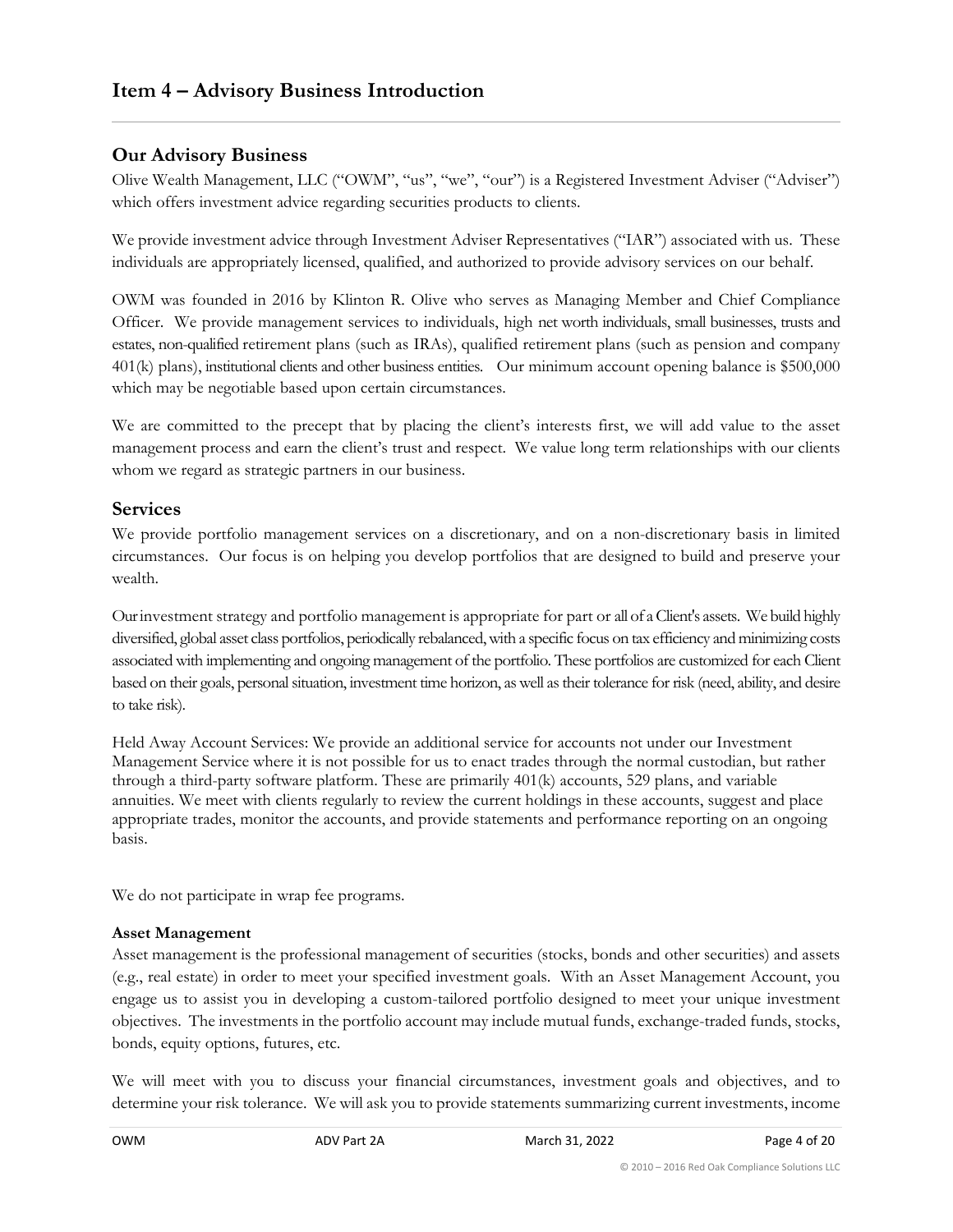and other earnings, recent tax returns, retirement plan information, other assets and liabilities, wills and trusts, insurance policies, and other pertinent information.

Based on the information you share with us, we will analyze your situation and recommend an appropriate asset allocation or investment strategy. We will monitor the account, trade as necessary, and communicate regularly with you. Your circumstances shall be reported through quarterly statements and annual account reviews. These reviews will be conducted in person, by telephone conference, email and/or via a written inquiry/questionnaire. We will work with you on an ongoing basis to evaluate your asset allocation as well as rebalance your portfolio to keep it in line with your goals as necessary. We will be reasonably available to help you with questions about your account.

We will:

- Review your present financial situation
- Monitor and track assets under management
- Provide portfolio statements, periodic rate of return reports, asset allocation statement, rebalanced statements as needed
- Advise on asset selection
- Determine market divisions through asset allocation models
- Provide research and information on performance and fund management changes
- Build a risk management profile for you
- Assist you in setting and monitoring goals and objectives
- Provide personal consultations as necessary upon your request or as needed.

You are obligated to notify us promptly when your financial situation, goals, objectives, or needs change.

You shall have the ability to impose reasonable restrictions on the management of your account, including the ability to instruct us not to purchase certain mutual funds, stocks or other securities. These restrictions may be a specific company security, industry sector, asset class, or any other restriction you request.

Under certain conditions, securities from outside accounts may be transferred into your advisory account; however, we may recommend that you sell any security if we believe that it is not suitable for the current recommended investment strategy. You are responsible for any taxable events in these instances. Certain assumptions may be made with respect to interest and inflation rates and the use of past trends and performance of the market and economy. Past performance is not indicative of future results.

Upon engaging our services, we will help you open a custodial account(s). The funds in your account will generally be held in a separate account, in your name, at an independent custodian, and not with us. We recommend using TD Ameritrade; however, you may use any custodian you wish.

For those accounts being managed on a discretionary basis, you will enter into a separate custodial agreement with the custodian which authorizes the custodian to take instructions from us regarding all investment decisions for your account. We will select the securities bought and sold and the amount to be bought and sold, within the parameters of the objectives and risk tolerance of your account. You will be notified of any purchases or sales through trade confirmations and statements that are provided by the custodian. These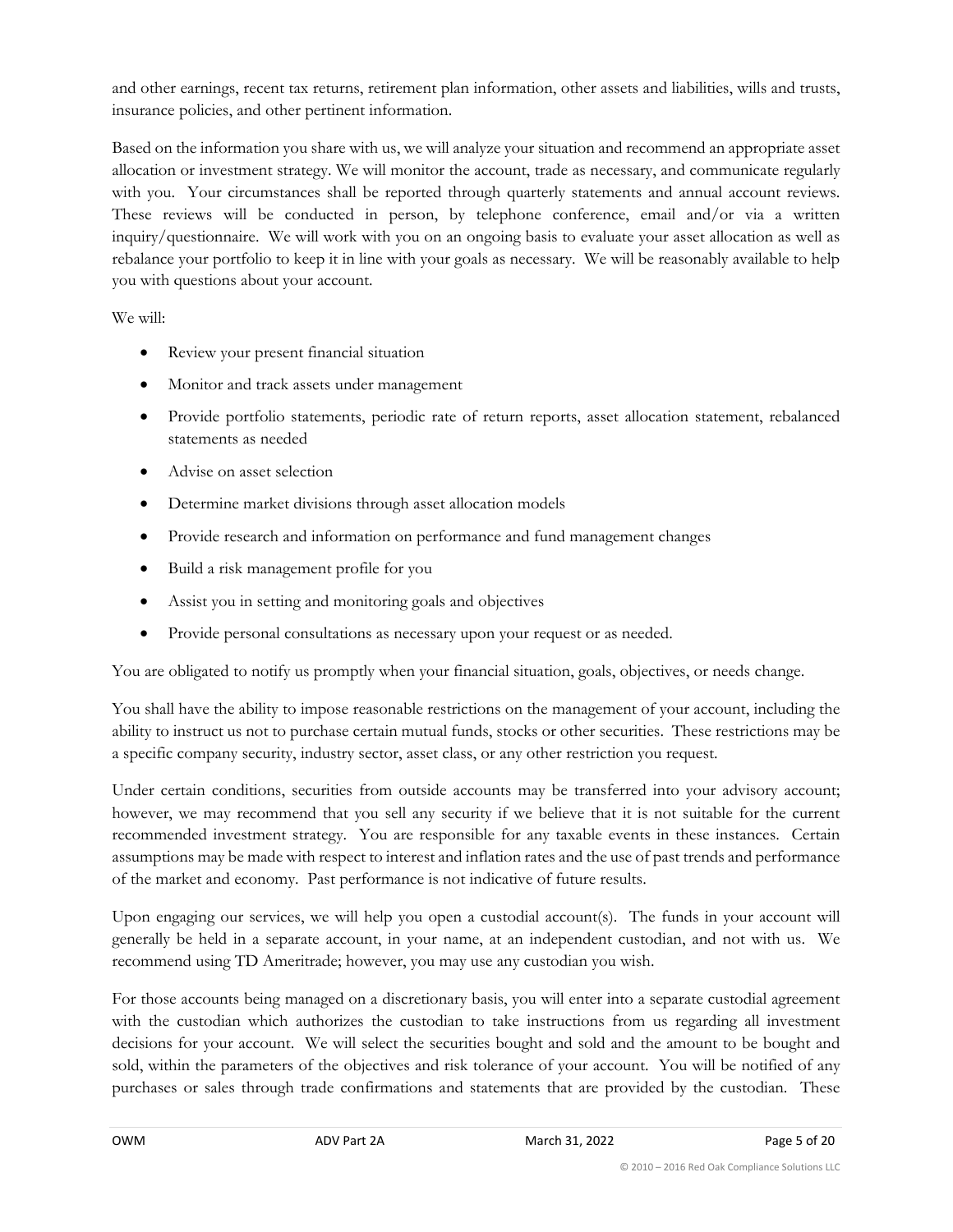statements list the total value of the account, itemize all transaction activity, and list the types, amounts, and total value of securities held. You will at all times maintain full and complete ownership rights to all assets held in your account, including the right to withdraw securities or cash, proxy voting and receiving transaction confirmations.

We may also provide you with access to a quarterly performance statement starting at the end of the first full calendar quarter after signing the Advisory Agreement. These statements give you additional feedback regarding performance, educate you about our investment philosophy, and describe any changes in current strategy and allocation along with the reasons for making these changes.

Generally, we manage assets on a discretionary basis, which means you have given us the authority to determine the following with/without your consent:

- Securities to be bought or sold for your account
- Amount of securities to be bought or sold for your account
- Broker-dealer to be used for a purchase or sale of securities for your account
- Commission rates to be paid to a broker or dealer for your securities transaction.

If you have not given us the authority to manage your account on a discretionary basis, then we cannot trade in your account without your express permission. Typically, management of accounts on a non-discretionary basis is reserved for those accounts held away from TD Ameritrade, consisting of non-traditional securities products or other non-securities products (variable annuities, CD's, etc.).

Trading may be required to meet initial allocation targets, after substantial cash deposits that require investment allocation, and/or after a request for a withdrawal that requires liquidation of a position. Additionally, your account may be rebalanced or reallocated periodically in order to reestablish the targeted percentages of your initial asset allocation. You will be responsible for any and all tax consequences resulting from any rebalancing or reallocation of the account. We are not tax professionals and do not give tax advice. However, we will pay special attention to tax consequences, and may deviate from our strategy to avoid adverse tax consequences, while working with your tax professionals to assist you with tax planning.

We are generally available during normal business hours, either by telephone, email or in person by appointment to answer your questions. However, in some cases Mr. Olive may be away from his phone and or office while on client meetings, on vacation, etc. If at any time you have a question but are not able to immediately reach a representative of the Adviser, leave a message or send an email and someone will attempt to contact you within 24 hours.

### **Assets Under Management**

As of December 31<sup>st</sup>, 2021, total assets under management were \$47,633,930.

### <span id="page-5-0"></span>**Item 5 – Fees and Compensation**

We provide asset management services for a fee. The Client can terminate the relationship without penalty within the first five (5) days after the signing of this agreement. After the initial five days, the executed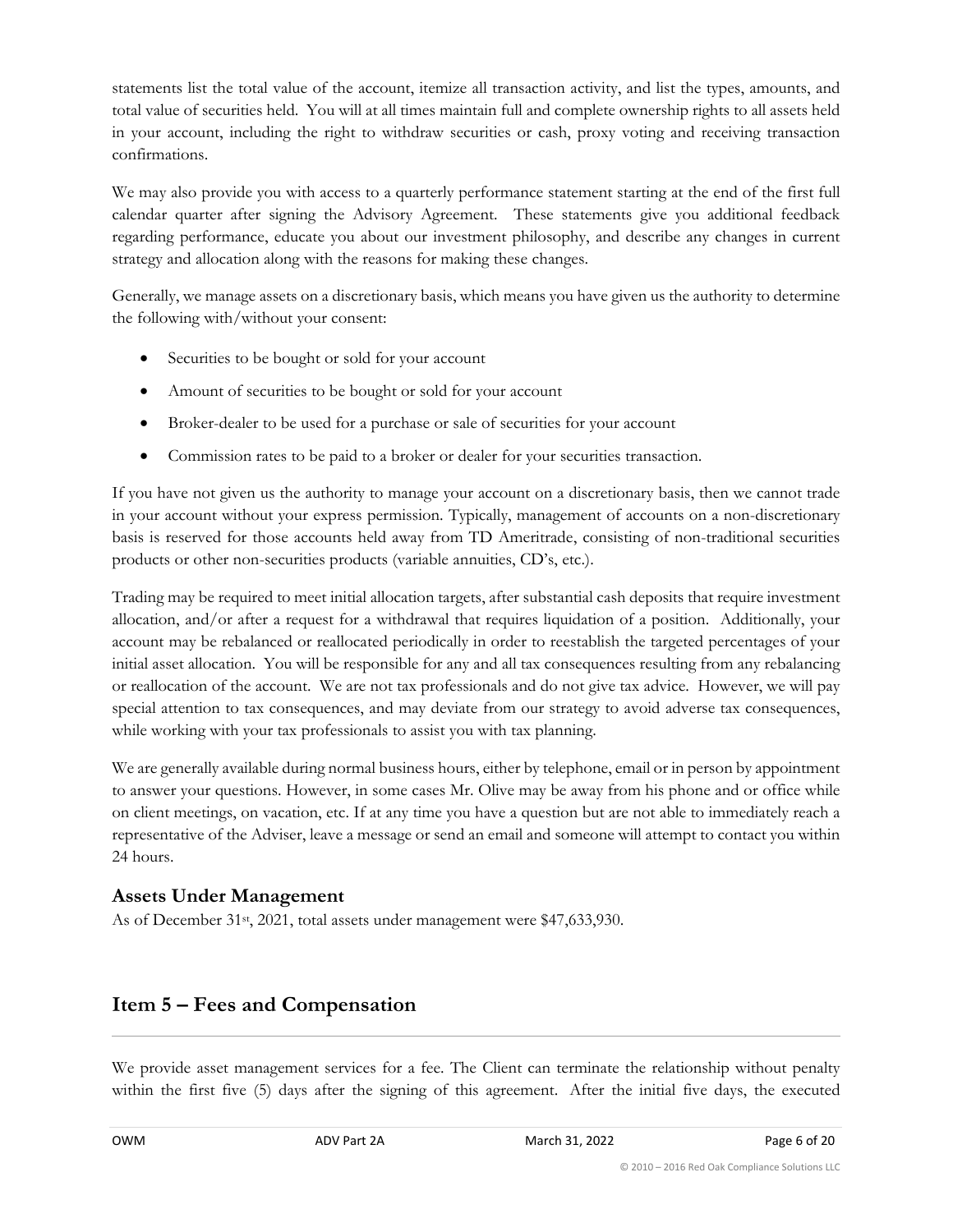Agreement will continue in effect until terminated by either party with a written notice to the other, in person, email or by mail to the address of record. If the account(s) is closed after the five day, no penalty period, any prepaid fees that are in excess of the services performed will be promptly refunded to you. Any fees that are due, but have not been paid, may be billed to you and are due immediately.

### **Asset Management Fee Schedule**

As stated earlier, our minimum account opening balance is \$500,000. However, the Adviser may negotiate the minimum account opening balance at its discretion based on certain circumstances. In those cases, clients with starting balances less than \$500,000 may pay a flat fee of 1.25%. Fees are charged quarterly, in advance. Fee amounts are calculated using the ending balance of the account(s) under management for the preceding quarter.

For those meeting the minimum account opening balance, the fee charged is based upon the amount of money you invest. Multiple accounts of immediately-related family members, may be considered one consolidated account for billing purposes. Fees are charged quarterly, in advance. Fee amounts are calculated using the ending balance of the account(s) under management for the preceding quarter, pursuant to the following fee schedule:

| <b>Asset Breakpoints</b> | Annual Fee |
|--------------------------|------------|
| First \$2,000,000        | $1.00\%$   |
| Next \$3,000,000         | $0.85\%$   |
| Next \$5,000,000         | 0.40%      |
| Above \$10,000,000       | $0.30\%$   |

#### **Fee Schedule**

The fees shown above are annual fees and may be negotiable based upon certain circumstances. No increase in the annual fee shall be effective without prior written notification to you. We believe our advisory fee is reasonable considering the fees charged by other investment advisers offering similar services/programs.

In addition to the Adviser's annual investment management fee, the Client shall also incur, relative to all mutual fund purchases, charges imposed at the mutual fund level (i.e. advisory fees and other fund expenses), transaction and administrative fees. The Client acknowledges that trading costs will be assessed to the Client according to the agreements made with the Custodian(s) and other third parties as applicable.

Held Away Account Services: The Client acknowledges and agrees that the Adviser may charge the Custodian account for certain additional Assets managed for the Client by the Adviser, but not held by the Custodian (i.e. 529 plans, 401(k), variable annuities, mutual funds, and variable life). We charge an annual fee for services provided to these held away accounts, which is deducted from a non-IRA account under our Investment Management Service on a quarterly basis, in advance. Fees are based on the assets within these accounts and are charged the same rate as the client's Asset Management Agreement fee schedule annually according to the valuation of the accounts at the close of the quarter as valued by the account custodian. These held away accounts are subject to additional fees and expenses assessed by the custodian and associated parties, such as administrative fees, record keeper fees, and investment advisory fees, not included in the annual fee charged by OWM.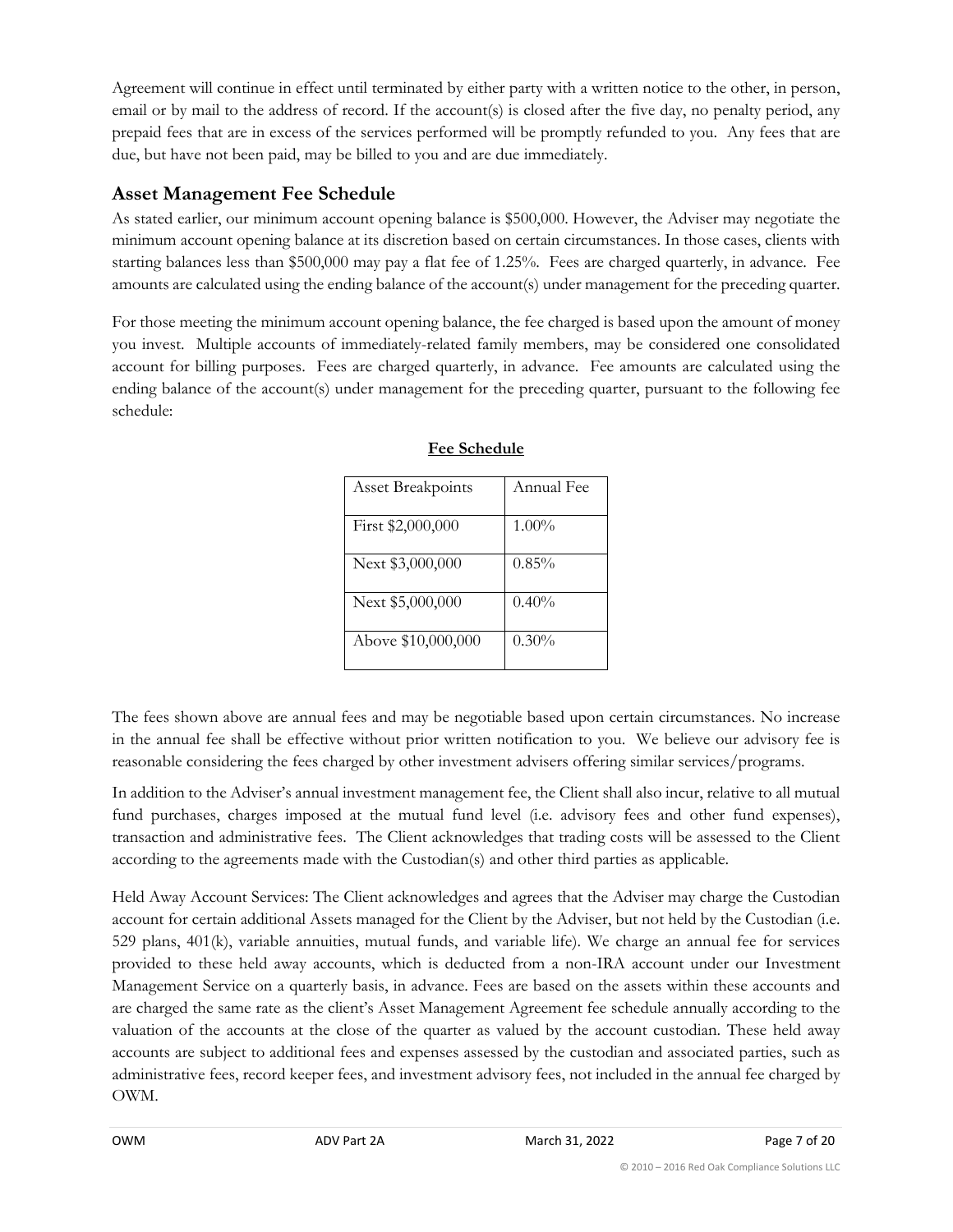No portion of the Adviser compensation shall be based on capital gains or capital appreciation of the Assets except as provided for under the Investment Advisors Act of 1940. OWM does not charge performance-based fees.

### **Qualified Retirement Plans Consulting Fees**

Advisor will provide the services listed in this Agreement based on the schedules below. Ongoing asset-based fees are calculated based on a percentage of Plan assets under management and billed quarterly in advance. The quarter-end Plan assets under management are defined as plan assets on the last trading day of the quarter. The following fee schedule applies for qualified retirement plan consulting services:

| $401(k)$ Plan Assets                 | Program Fees |
|--------------------------------------|--------------|
| \$0.00 to \$999,999.99               | $0.70\%$     |
| \$1,000,000.00 to \$2,999,999.99     | $0.50\%$     |
| \$3,000,000.00 to \$4,999,999.99     | $0.40\%$     |
| \$5,000,000.00 to \$1,000,000,000.00 | $0.30\%$     |

The fees shown above are annual fees and may be negotiable based upon certain circumstances. No increase in the annual fee shall be effective without prior written notification to you. We believe our advisory fee is reasonable considering the fees charged by other investment advisers offering similar services/programs.

All recommendations developed by us are based upon our professional judgment. We cannot guarantee the results of any of our recommendations.

### **Third Party Fees**

Our fees do not include brokerage commissions, transaction fees, Administrative Service Fees and other related costs and expenses. You may incur certain charges imposed by custodians, mutual fund companies and other third parties. These include fees charged by managers, custodial fees, deferred sales charges, odd-lot differentials, transfer taxes, wire transfer and electronic fund fees, and other fees and taxes on brokerage accounts and securities transactions. Mutual funds, money market funds and exchange-traded funds (ETFs) also charge internal management fees, which are disclosed in the fund's prospectus. These fees may include, but are not limited to, a management fee, upfront sales charges, and other fund expenses. Certain strategies offered by us may involve investment in mutual funds and/or ETFs. Load and no load mutual funds may pay annual distribution charges, sometimes referred to as "12(b)(1) fees". These 12(b)(1) fees come from fund assets, and thus indirectly from clients' assets. We do not receive any compensation from these fees. All of these fees are in addition to the management fee you pay us. You should review all fees charged to fully understand the total amount of fees you will pay. Services similar to those offered by us may be available elsewhere for more or less than the amounts we charge. Our brokerage practices are discussed in more detail under Item 12 – Brokerage Practices.

### **Other Compensation**

Neither OWM nor Mr. Olive receive any compensation other than fees charged for investment advisory services.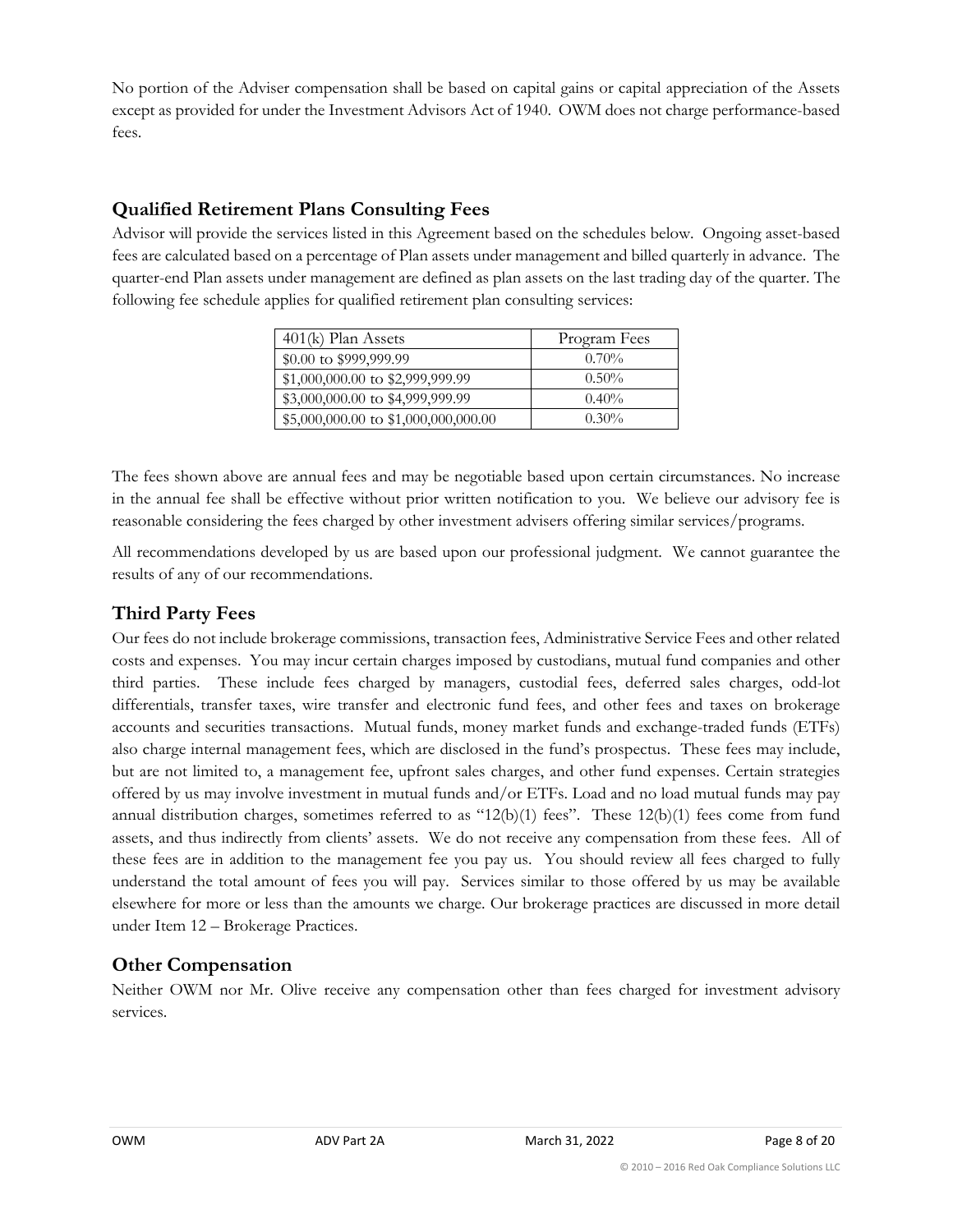<span id="page-8-0"></span>We do not charge any performance-based fees. These are fees based on a share of capital gains on or capital appreciation of the assets of a client.

### <span id="page-8-1"></span>**Item 7 – Types of Client(s)**

We provide portfolio management services to individuals, high net worth individuals, small businesses, trusts and estates, non-qualified retirement plans (such as IRAs), qualified retirement plans (such as pension plans and company 401(k) plans), institutional clients and other business entities.

Our minimum account opening balance is \$500,000 which may be negotiable based upon certain circumstances.

### <span id="page-8-2"></span>**Item 8 – Methods of Analysis, Investment Strategies and Risk of Loss**

#### **Methods of Analysis**

We mainly use modern portfolio theory and fundamental analysis/ Efficient Market Hypothesis as part of our overall investment management discipline; the implementation of these analyses as part of our investment advisory services to you may include any, all or a combination of the following:

#### **Fundamental Analysis**

Fundamental analysis is a technique that attempts to determine a security's value by focusing on the underlying factors that affect a company's actual business and its future prospects. Fundamental analysis is about using real data to evaluate a security's value. It refers to the analysis of the economic well-being of a financial entity as opposed to only its price movements.

The end goal of performing fundamental analysis is to produce a value that we can compare with the security's current price, with the aim of figuring out what sort of position to take with that security (underpriced  $=$  buy,  $overpriced = sell or short).$ 

#### **Modern Portfolio Theory (MPT)**

We use Modern Portfolio Theory to help select the funds we use in your account.

Modern portfolio theory tries to understand the market as a whole, rather than looking for what makes each investment opportunity unique. Investments are described statistically, in terms of their expected long-term return rate and their expected short-term volatility. The volatility is equated with "risk," measuring how much worse than average an investment's bad years are likely to be. The end goal is to identify your acceptable level of risk tolerance, and then to find a portfolio with the maximum expected return for that level of risk.

#### **Investment Strategies**

In order to perform this analysis, we use many resources, such as:

• Morningstar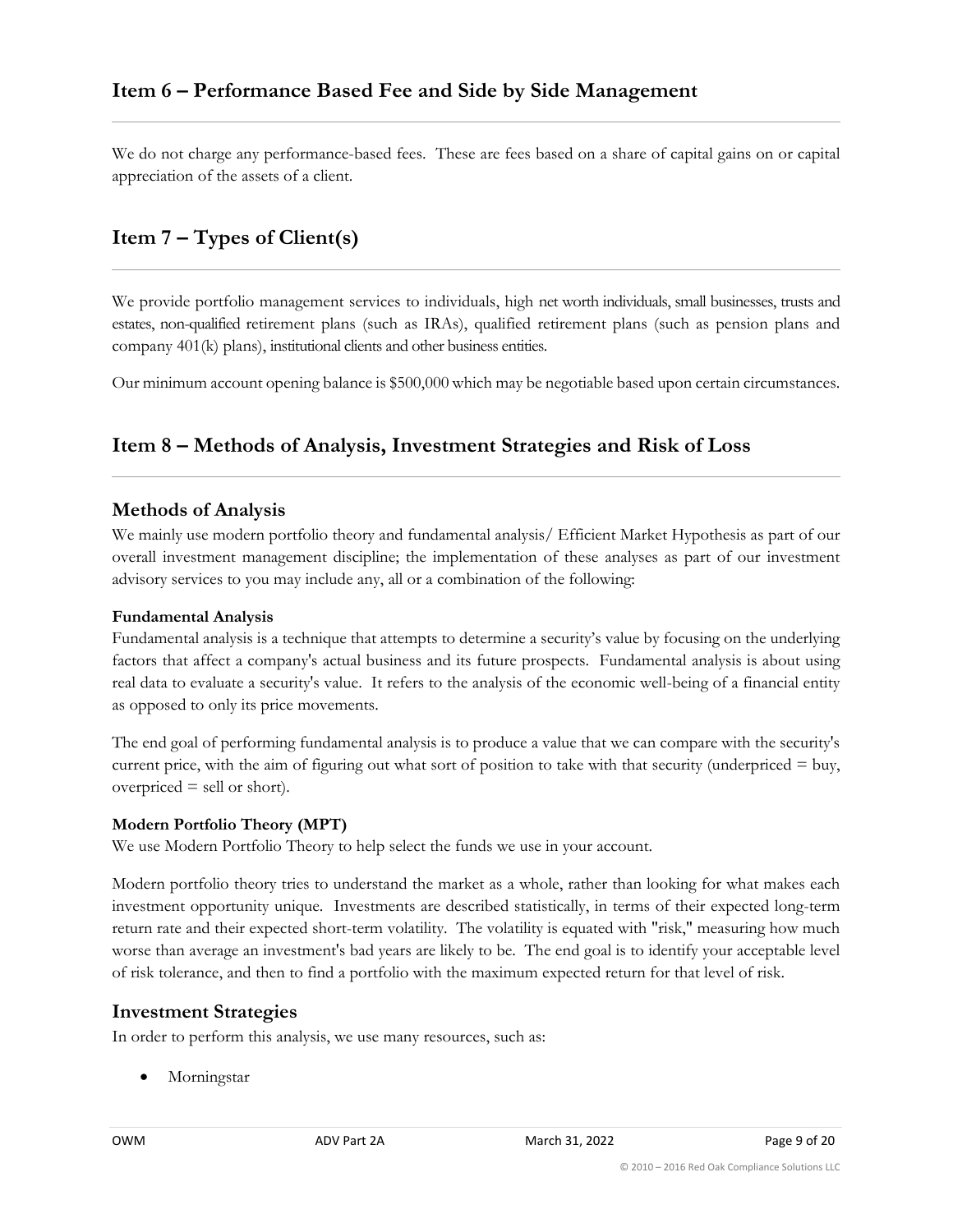- Financial newspapers, blogs, and magazines (e.g. Wall Street Journal, Forbes, etc.)
- Annual reports, prospectuses, filings
- Global Market Capitalizations
- Dimensional Fund Advisors "Returns Web", "Fund Center," and "Model Center" software.

The investment strategies we use to implement any investment advice given to you include, but are not limited to:

- Long term purchases -securities held at least a year
- Short term purchases securities sold within a year
- Trading -securities sold within 30 days

### **Risk of Loss**

We cannot guarantee our analysis methods will yield a return. In fact, a loss of principal is always a risk. Investing in securities involves a risk of loss that you should be prepared to bear. You need to understand that investment decisions made for your account by us are subject to various market, currency, economic, political and business risks. The investment decisions we make for you will not always be profitable nor can we guarantee any level of performance.

### Fundamental Analysis Risk

Fundamental analysis, when used in isolation, has a number of risks:

- There are an infinite number of factors that can affect the earnings of a company, and its stock price, over time. These can include economic, political and social factors, in addition to the various company statistics.
- The data used may be out of date.
- It is difficult to give appropriate weightings to the factors.
- It assumes that the analyst is competent.
- It ignores the influence of random events such as oil spills, product defects being exposed, and acts of God and so on.

### Modern Portfolio Theory (MPT) Risk

Modern Portfolio Theory tries to understand the market as a whole and measure market risk in an attempt to reduce the inherent risks of investing in the market. However, with every financial investment strategy there is a risk of a loss of principal. Not every investment decision will be profitable, and there can be no guarantee of any level of performance.

A list of all risks associated with the strategies, products and methodology we offer are listed below:

### Alternative Investment Risk

Investing in alternative investments is speculative, not suitable for all clients, and intended for experienced and sophisticated investors who are willing to bear the high economic risks of the investment, which can include: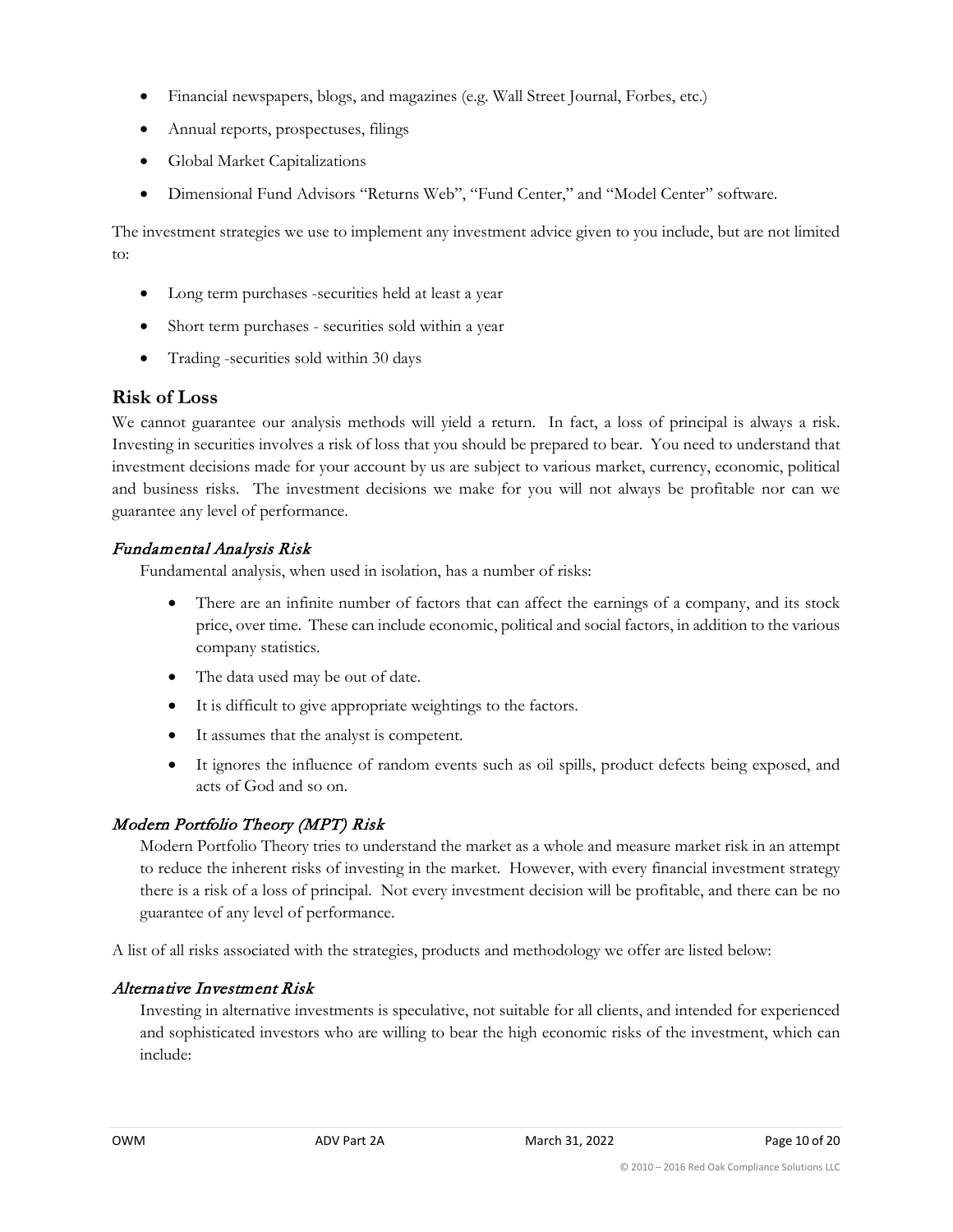- Loss of all or a substantial portion of the investment due to leveraging, short-selling or other speculative investment practices
- Lack of liquidity in that there may be no secondary market for the fund and none expected to develop
- Volatility of returns
- Absence of information regarding valuations and pricing
- Delays in tax reporting
- Less regulation and higher fees than mutual funds.

### Bond Fund Risk

Bond funds generally have higher risks than money market funds, largely because they typically pursue strategies aimed at producing higher yields of the risks associated with bond funds include:

- Call Risk The possibility that falling interest rates will cause a bond issuer to redeem—or call its high-yielding bond before the bond's maturity date.
- Credit Risk the possibility that companies or other issuers whose bonds are owned by the fund may fail to pay their debts (including the debt owed to holders of their bonds). Credit risk is less of a factor for bond funds that invest in insured bonds or U.S. Treasury bonds. By contrast, those that invest in the bonds of companies with poor credit ratings generally will be subject to higher risk.
- Interest Rate Risk the risk that the market value of the bonds will go down when interest rates go up. Because of this, you can lose money in any bond fund, including those that invest only in insured bonds or Treasury bonds.
- Prepayment Risk the chance that a bond will be paid off early. For example, if interest rates fall, a bond issuer may decide to pay off (or "retire") its debt and issue new bonds that pay a lower rate. When this happens, the fund may not be able to reinvest the proceeds in an investment with as high a return or yield.

### Exchange Traded Fund ("ETF") Risk

Most ETFs are passively managed investment companies whose shares are purchased and sold on a securities exchange. An ETF represents a portfolio of securities designed to track a particular market segment or index. ETFs are subject to the following risks that do not apply to conventional funds:

- The market price of the ETF's shares may trade at a premium or a discount to their net asset value;
- An active trading market for an ETF's shares may not develop or be maintained; and
- There is no assurance that the requirements of the exchange necessary to maintain the listing of an ETF will continue to be met or remain unchanged

### Mutual Funds Risk

The following is a list of some general risks associated with investing in mutual funds.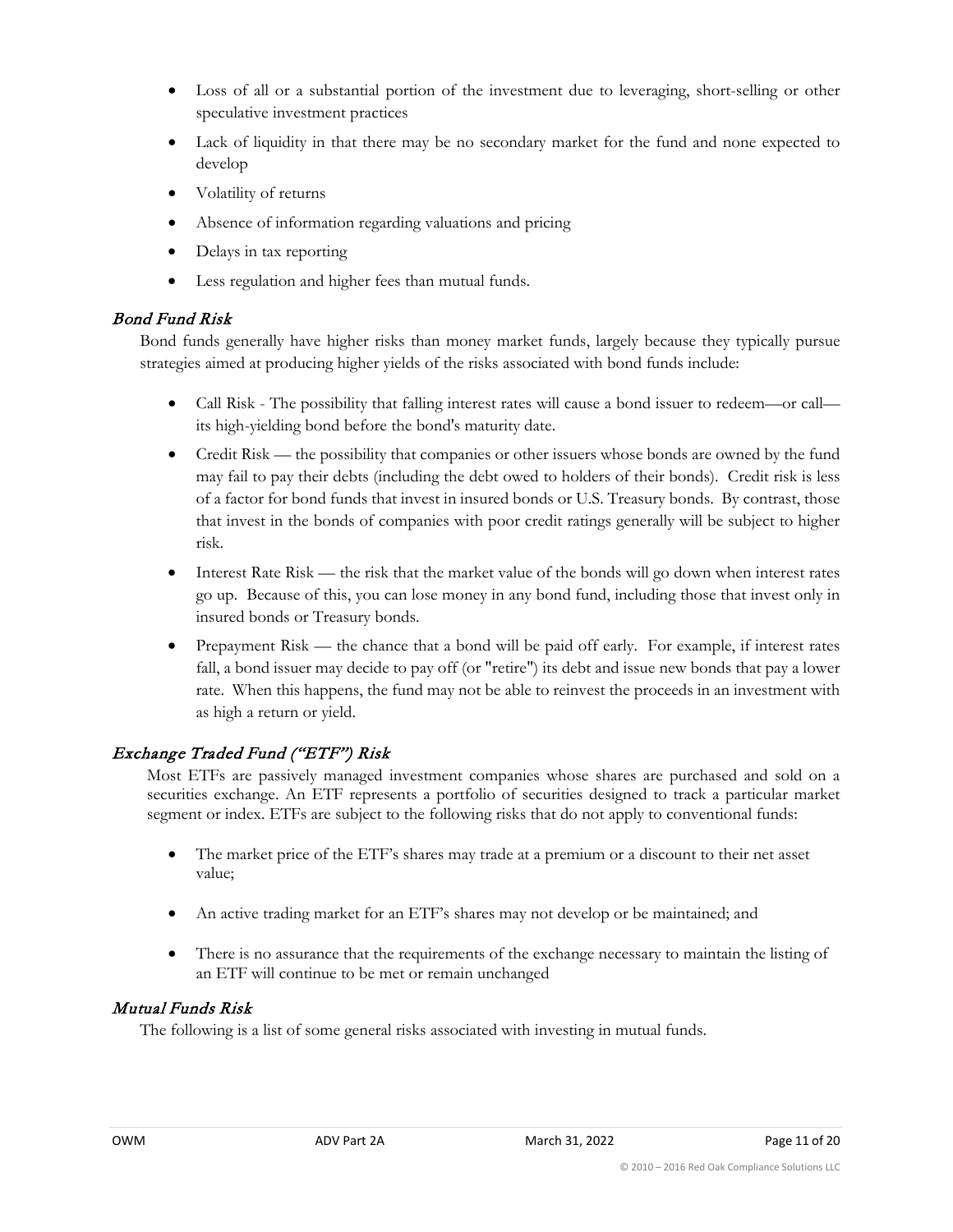- Country Risk The possibility that political events (a war, national elections), financial problems (rising inflation, government default), or natural disasters (an earthquake, a poor harvest) will weaken a country's economy and cause investments in that country to decline.
- Currency Risk -The possibility that returns could be reduced for Americans investing in foreign securities because of a rise in the value of the U.S. dollar against foreign currencies. Also called exchange-rate risk.
- Income Risk The possibility that a fixed-income fund's dividends will decline as a result of falling overall interest rates.
- Industry Risk The possibility that a group of stocks in a single industry will decline in price due to developments in that industry.
- Inflation Risk The possibility that increases in the cost of living will reduce or eliminate a fund's real inflation-adjusted returns.
- Manager Risk -The possibility that an actively managed mutual fund's investment adviser will fail to execute the fund's investment strategy effectively resulting in the failure of stated objectives.
- Market Risk -The possibility that stock fund or bond fund prices overall will decline over short or even extended periods. Stock and bond markets tend to move in cycles, with periods when prices rise and other periods when prices fall.
- Principal Risk -The possibility that an investment will go down in value, or "lose money," from the original or invested amount.

### Stock Fund Risk

Overall "market risk" poses the greatest potential danger for investors in stocks funds. Stock prices can fluctuate for a broad range of reasons, such as the overall strength of the economy or demand for particular products or services.

### Overall Risks

Clients need to remember that past performance is no guarantee of future results. All investments carry some level of risk. You may lose some or all of the money you invest, including your principal, because the securities held by a fund goes up and down in value. Dividend or interest payments may also fluctuate, or stop completely, as market conditions change.

Before you invest, be sure to read a fund's prospectus and shareholder reports to learn about its investment strategy and the potential risks. Funds with higher rates of return may take risks that are beyond your comfort level and are inconsistent with your financial goals.

While past performance does not necessarily predict future returns, it can tell you how volatile (or stable) a fund has been over a period of time. Generally, the more volatile a fund, the higher the investment risk. If you'll need your money to meet a financial goal in the near-term, you probably can't afford the risk of investing in a fund with a volatile history because you will not have enough time to ride out any declines in the stock market.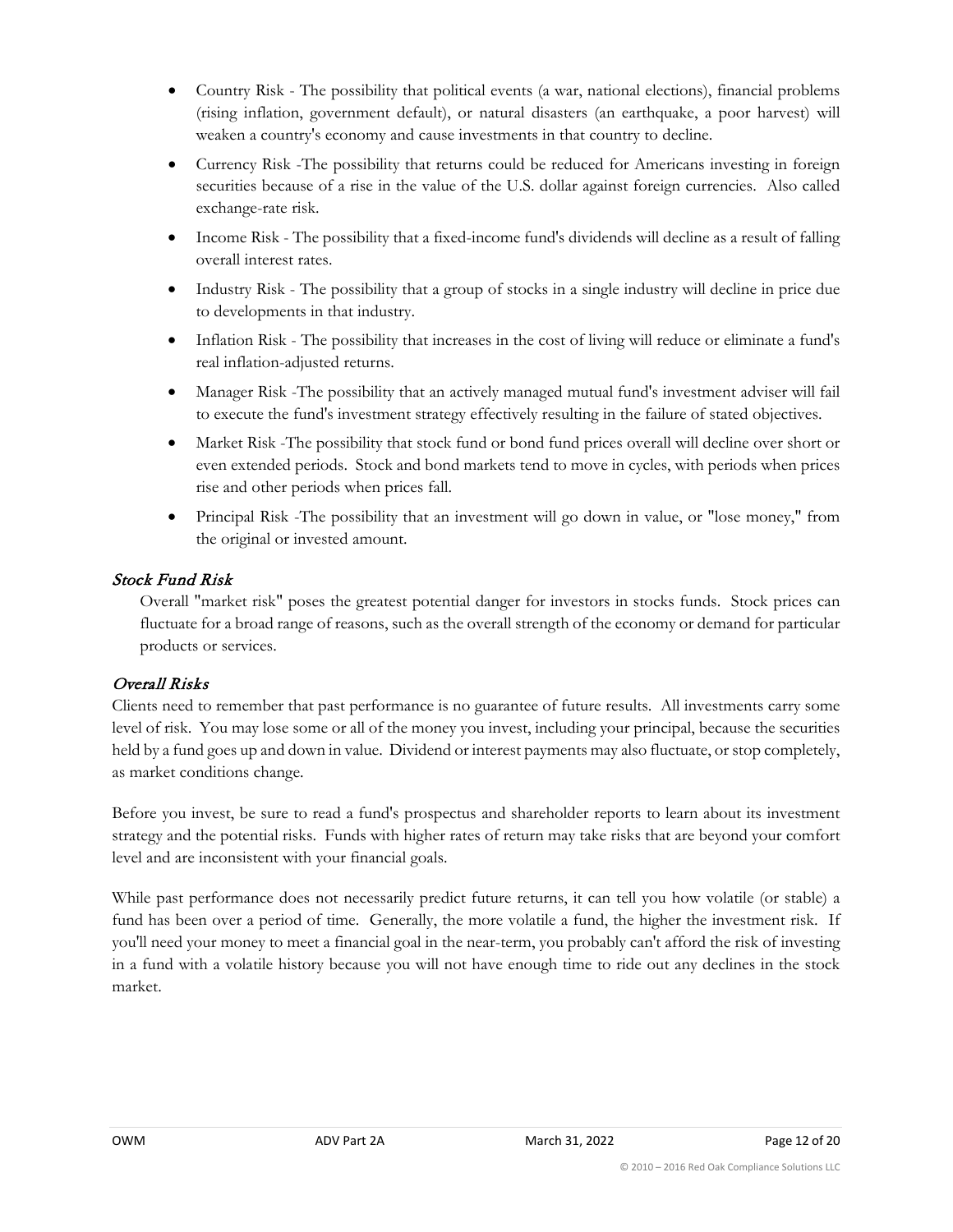### <span id="page-12-0"></span>**Item 9 – Disciplinary Information**

Registered Investment Advisers are required to disclose all material facts regarding any legal or disciplinary events that would be material to your evaluation of us or the integrity of our management. We do not have any information to disclose concerning OWM or any of our IARs. We adhere to high ethical standards for all IARs and associates.

### <span id="page-12-1"></span>**Item 10 – Other Financial Industry Activities and Affiliations**

Neither OWM nor any of its management persons are registered as a broker-dealer or registered as a representative of a broker-dealer, a commodity pool operator, futures commission merchant, and/or commodity trading advisor nor does it have any pending application to register. In addition, neither OWM nor its management persons are affiliated with any broker-dealer.

#### **Other Financial Industry Affiliations**

The IARs of OWM do not participate in other business activities or have any outside affiliations at this time.

### <span id="page-12-2"></span>**Item 11 – Code of Ethics, Participation or Interest in Client Accounts and Personal Trading**

#### **General Information**

We have adopted a Code of Ethics for all supervised persons of the firm describing its high standards of business conduct, and fiduciary duty to you, our client. The Code of Ethics includes provisions relating to the confidentiality of client information, a prohibition on insider trading, a prohibition of rumor mongering, restrictions on the acceptance of significant gifts, the reporting of certain gifts and business entertainment items, and personal securities trading procedures. All of our supervised persons must acknowledge the terms of the Code of Ethics annually, or as amended.

#### **Participation or Interest in Client Accounts**

Our Compliance policies and procedures prohibit anyone associated with OWM from having an interest in a client account or participating in the profits of a client's account without the approval of the CCO.

The following acts are prohibited:

- Employing any device, scheme or artifice to defraud
- Making any untrue statement of a material fact
- Omitting to state a material fact necessary in order to make a statement, in light of the circumstances under which it is made, not misleading
- Engaging in any fraudulent or deceitful act, practice or course of business
- Engaging in any manipulative practices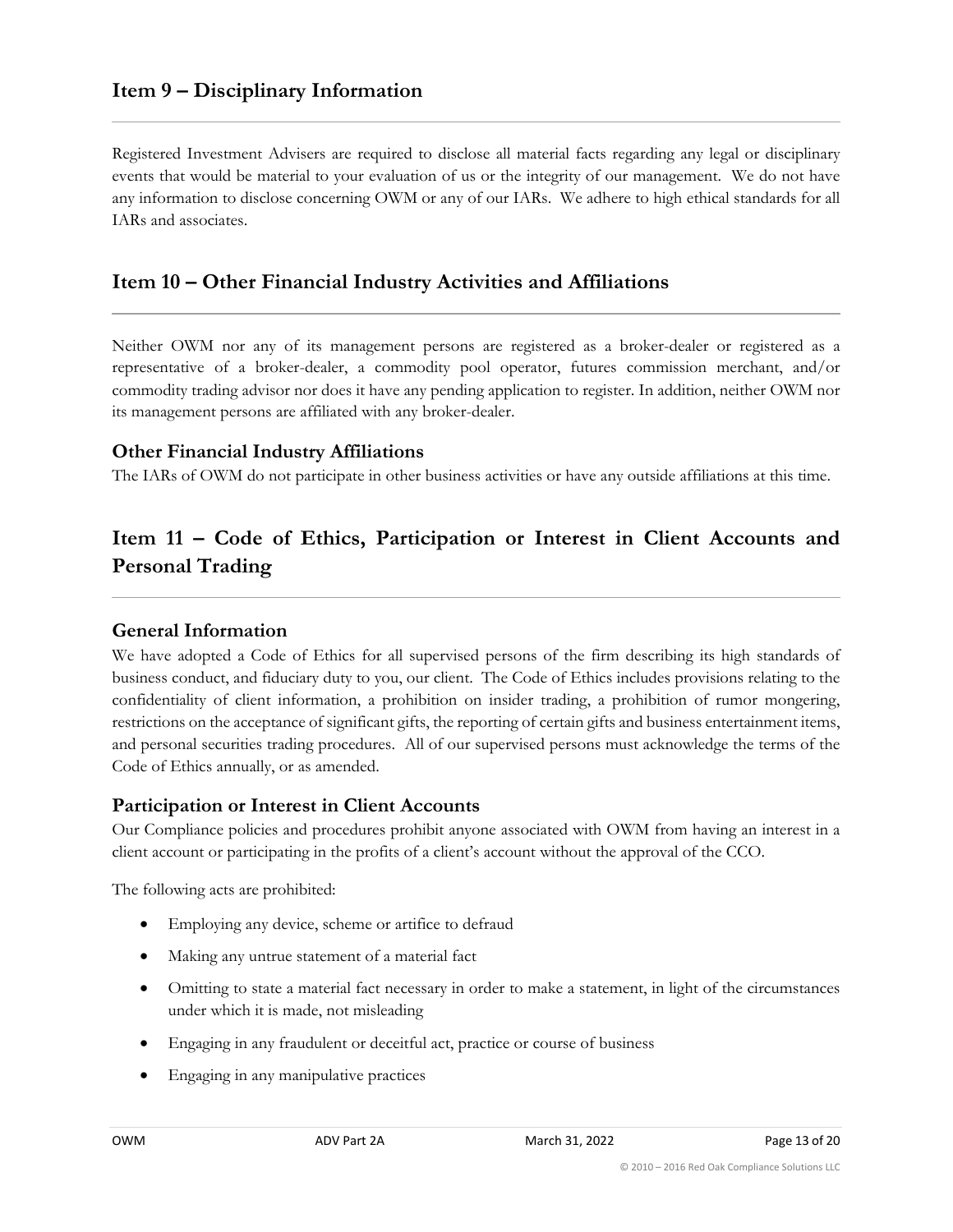Clients and prospective clients may request a copy of the firm's Code of Ethics by contacting the CCO.

### **Personal Trading**

We may recommend securities to you that we will purchase for our own accounts. We may trade securities in our account that we have recommended to you as long as we place our orders after your orders. This policy is meant to prevent us from benefiting as a result of transactions placed on behalf of advisory accounts.

Certain affiliated accounts may trade in the same securities with your accounts on an aggregated basis when consistent with our obligation of best execution. When trades are aggregated, all parties will share the costs in proportion to their investment. We will retain records of the trade Order (specifying each participating account) and its allocation. Completed Orders will be allocated as specified in the initial trade order. Partially filled Orders will be allocated on a pro rata basis. Any exceptions will be explained on the Order.

OWM has a personal securities transaction policy in place to monitor the personal securities transactions and securities holdings of "Access Persons". The policy requires that an Access Person of the firm provide the Chief Compliance Officer or his/her designee with a written report of their current securities holdings within ten (10) days after becoming an Access Person. Additionally, each Access Person must provide the Chief Compliance Officer or his/her designee with a written report of the Access Person's current securities holdings at least once each twelve (12) month period thereafter on a date the Adviser selects; provided, however that at any time that the Adviser has only one Access Person, he or she shall not be required to submit any securities report described above.

We have established the following restrictions in order to ensure our fiduciary responsibilities regarding insider trading are met:

• No securities for our personal portfolio(s) shall be bought or sold where this decision is substantially derived, in whole or in part, from the role of IARs of OWM, unless the information is also available to the investing public on reasonable inquiry. In no case, shall we put our own interests ahead of yours.

### **Privacy Statement**

We are committed to safeguarding your confidential information and hold all personal information provided to us in the strictest confidence. These records include all personal information that we collect from you or receive from other firms in connection with any of the financial services they provide. We also require other firms with whom we deal with to restrict the use of your information. Our Privacy Policy is available upon request.

### **Conflicts of Interest**

OWM's IARs may employ the same strategy for their personal investment accounts as it does for its clients. However, IARs may not place their orders in a way to benefit from the purchase or sale of a security.

We act in a fiduciary capacity. If a conflict of interest arises between us and you, we shall make every effort to resolve the conflict in your favor. Conflicts of interest may also arise in the allocation of investment opportunities among the accounts that we advise. We will seek to allocate investment opportunities according to what we believe is appropriate for each account. We strive to do what is equitable and in the best interests of all the accounts we advise.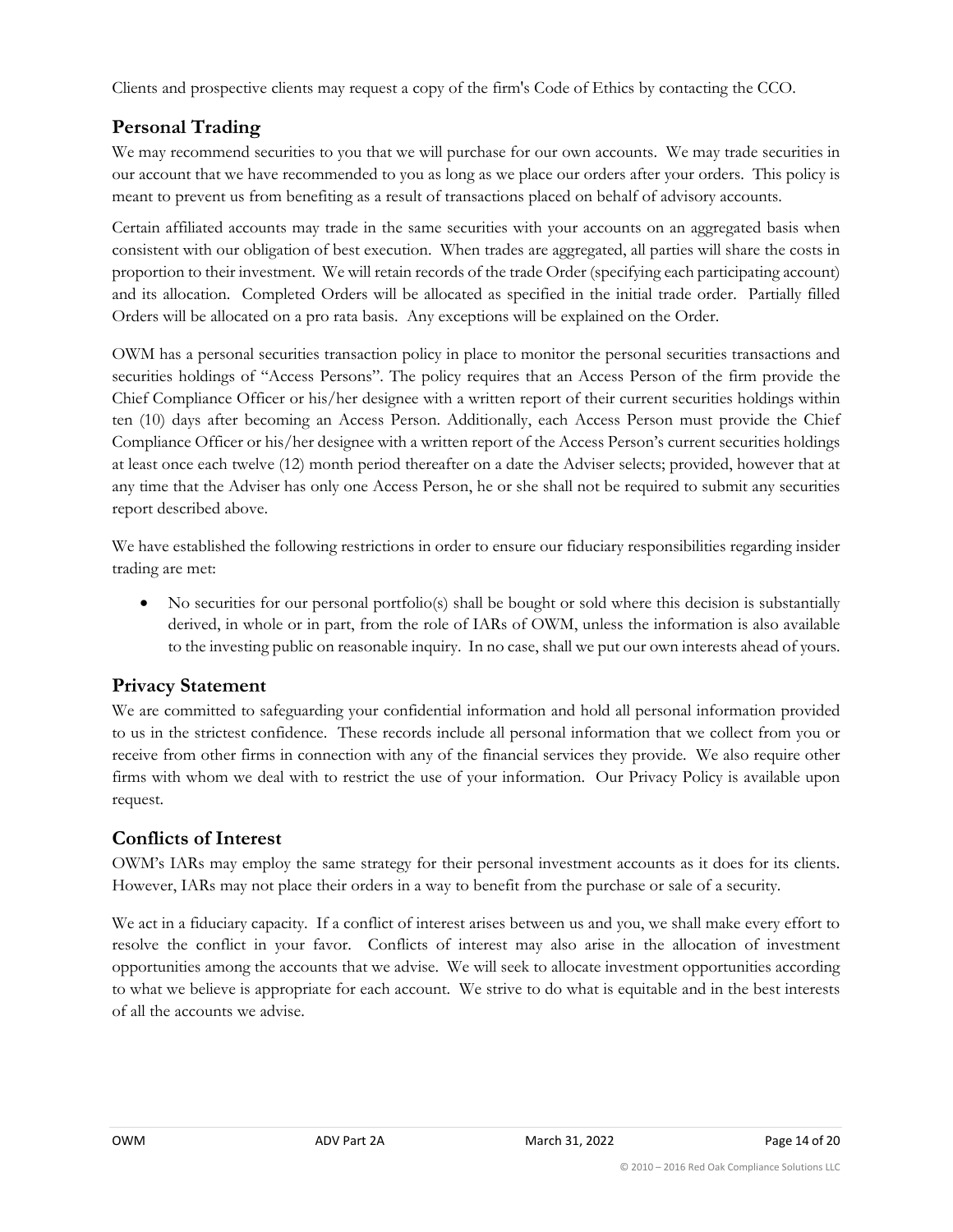### <span id="page-14-0"></span>**Factors Used to Select Custodians**

In recommending a custodian/broker-dealer, we look for a company that offers relatively low transaction fees, access to desired securities, trading platforms, and support services. We recommend clients use TD Ameritrade as the qualified custodian for their accounts when utilizing our asset management services.

### **Soft Dollars**

TD Ameritrade or other third party custodian/broker dealers may provide us with certain brokerage and research products and services that qualify as "brokerage or research services" under the rules. These research products and/or services will assist the IAR in its investment decision making process. Such research generally will be used to service all of the IAR's clients, but brokerage commissions paid by the client may be used to pay for research that is not used in managing the client's account. The account may pay to a broker-dealer a commission greater than another qualified broker-dealer might charge to effect the same transaction where the IAR determines in good faith that the commission is reasonable in relation to the value of the brokerage and research services received.

Because soft dollar benefits could be considered to provide a benefit to the adviser that might cause the client to pay more than the lowest available commission without receiving the most benefit, they are considered a conflict of interest in recommending or directing custodial and third party managerial services. OWM mitigates these conflicts of interest through strong oversight of soft-dollar arrangements by the Chief Compliance Officer, in order to assure the soft dollar benefits serve the best interests of the client.

There may other benefits from recommending TD Ameritrade or other third party managers such as software and other technology that (i) provide access to client account data (such as trade confirmations and account statements); (ii) facilitate trade execution and allocate aggregated trade orders for multiple client accounts; (iii) provide research, pricing and other market data; (iv) facilitate payment of fees from its clients' accounts; and (v) assist with back-office functions, recordkeeping and client reporting.

Other services may include, but are not limited to, performance reporting, financial planning, contact management systems, third party research, publications, access to educational conferences, roundtables and webinars, practice management resources, access to consultants and other third party service providers who provide a wide array of business related services and technology with whom OWM may contract directly. OWM may receive seminar expense reimbursements from product sponsors which may be based on the sales of products to their clients.

Soft dollar benefits may be proportionally allocated to any accounts that may generate different amounts of the soft dollar benefits.

### **Best Execution**

We have an obligation to seek best execution for you. In seeking best execution, the determinative factor is not the lowest possible commission cost but whether the transaction represents the best qualitative execution, taking into consideration the full range of a broker-dealer's services, including the value of research provided, execution capability, commission rates, reputation and responsiveness. Therefore, we will seek competitive commission rates, but we may not obtain the lowest possible commission rates for account transactions.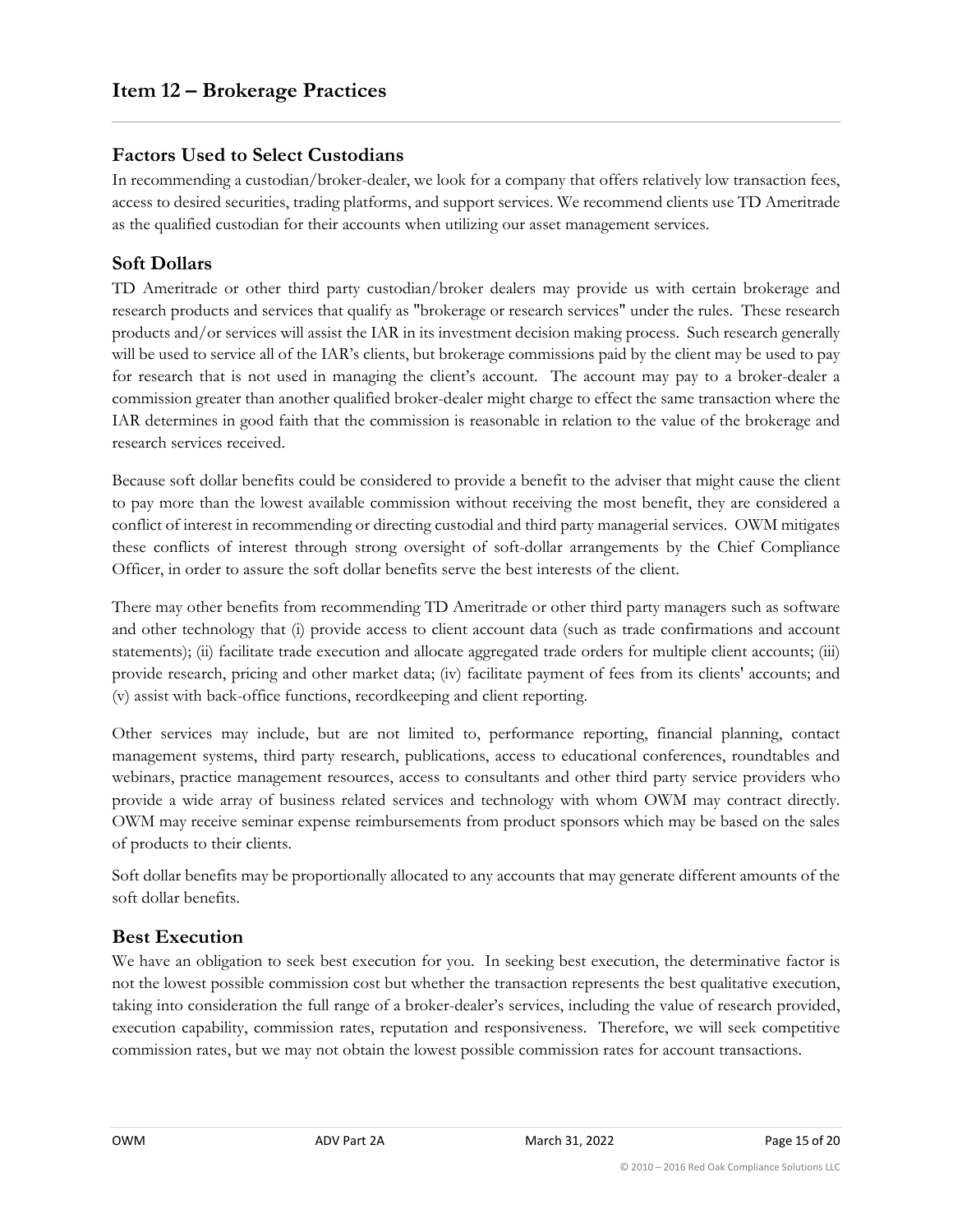### **Brokerage for Client Referrals**

In selecting and/or recommending broker-dealers, we do not take into consideration whether or not we will receive client referrals from the broker-dealer or third party.

### **Directed Brokerage**

Under certain circumstances Clients are permitted to use the custodian of their choosing. Not all advisory firms permit you to direct brokerage. If you elect to select your own broker-dealer or custodian and direct us to use them, you may pay higher or lower fees than what is available through our relationships. Generally, we will not negotiate lower rates below the rates established by the executing broker-dealer or custodian for this type of directed brokerage account, unless we believe that such rate is unfair or unreasonable for the size and type of transaction. In all instances, we will seek best execution for you.

### **Trading**

Transactions for each client account generally will be effected independently, unless we decide to purchase or sell the same securities for several clients at approximately the same time. We may (but are not obligated to) combine or "batch" such Orders to obtain best execution, to negotiate more favorable commission rates or to allocate equitably among our clients' differences in prices and commission or other transaction costs. Under this procedure, transactions will be price-averaged and allocated among our clients in proportion to the purchase and sale orders placed for each client account on any given day.

### <span id="page-15-0"></span>**Item 13 – Review of Accounts**

#### **Reviews**

Generally, we will monitor for changes and shifts in the economy, changes to the management and structure of a mutual fund or company in which client assets are invested, and market shifts and corrections, etc. on an ongoing basis. However, formal reviews are conducted at least annually or as agreed to by the Client and Adviser. Reviews will be conducted by our Chief Compliance Officer and Managing Member, Klinton Olive. You may request more frequent reviews and may set thresholds for triggering events that would cause a review to take place.

### **Reports**

You will be provided with account statements reflecting the transactions occurring in the account on at least a quarterly basis. These statements will be written or electronic depending upon what you selected when you opened the account. You will be provided with paper confirmations for each securities transaction executed in the account. You are obligated to notify us of any discrepancies in the account(s) or any concerns you have about the account(s).

### <span id="page-15-1"></span>**Item 14 – Client Referrals and Other Compensation**

We do not receive any economic benefit from someone who is not a client for providing investment advice or other advisory services to our clients nor do we directly or indirectly pay any compensation to another person if they refer clients to us.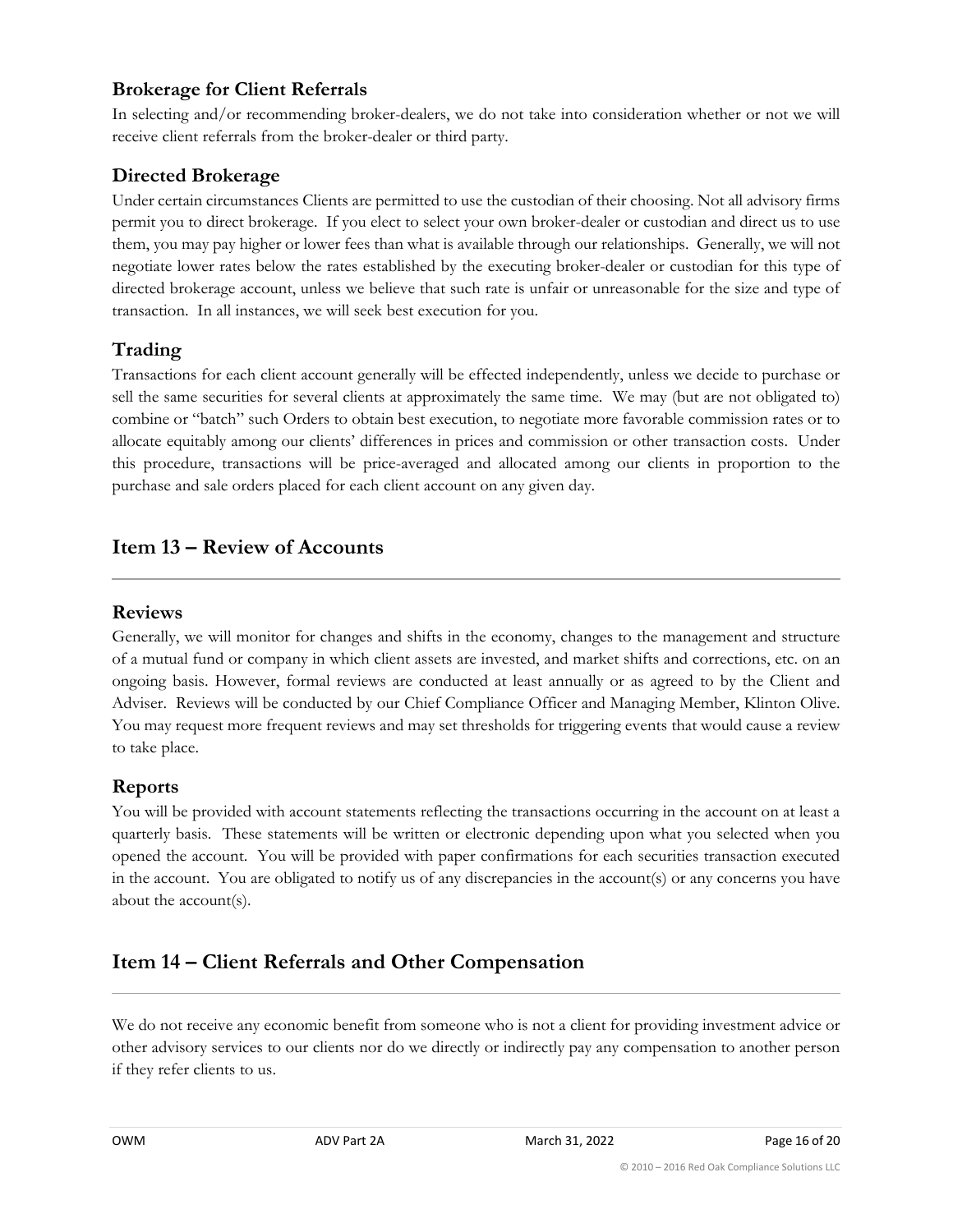<span id="page-16-0"></span>We do not have physical custody of any accounts or assets. However, we may be deemed to have custody of your account(s) if we have the ability to deduct your advisory fees from the custodian. We use TD Ameritrade as the custodian and/or broker-dealer for all your accounts. You should receive at least quarterly statements from the broker-dealer or custodian that holds and maintains your investment assets. We urge you to carefully review such statements and compare this official custodial record to the performance reports that we may provide to you. Our reports may vary from custodial statements based on accounting procedures, reporting dates, or valuation methodologies of certain securities. If you notice any discrepancies, please contact Mr. Olive.

We do not debit the client fees directly from your advisory account. We send information to your custodian to debit your fees and to pay them to us. As part of the new account opening process you will authorize the custodian to pay us directly at the onset of the relationship.

### <span id="page-16-1"></span>**Item 16 – Investment Discretion**

We usually receive discretionary authority from you at the beginning of an advisory relationship to select the identity and amount of securities to be bought or sold. This information is described in the Advisory Agreement you sign with us. In all cases, however, this discretion is exercised in a manner consistent with your stated investment objectives for your account.

When selecting securities and determining amounts, we observe the investment policies, limitations and restrictions you have set. For registered investment companies, our authority to trade securities may also be limited by certain federal securities and tax laws that require diversification of investments and favor the holding of investments once made.

Prior to assuming discretionary authority, clients must execute the Advisory Agreement. Execution of the Advisory Agreement grants us the authority to determine, without obtaining specific client consent, both the amount and the type of securities to be bought and sold to help achieve the client account objectives.

As stated earlier, under certain circumstances we may manage client's account(s) on a non-discretionary basis. Under these circumstances we do not receive discretionary authority from you to select the type of securities and amount of securities to be bought or sold.

### <span id="page-16-2"></span>**Item 17 – Voting Client Securities**

As a matter of firm policy and practice, we do not have any authority to and do not vote proxies on behalf of advisory clients. You retain the responsibility for receiving and voting proxies for any and all securities maintained in your portfolios. We may provide advice to you regarding your voting of proxies. The custodian will forward you copies of all proxies and shareholder communications relating to your account assets.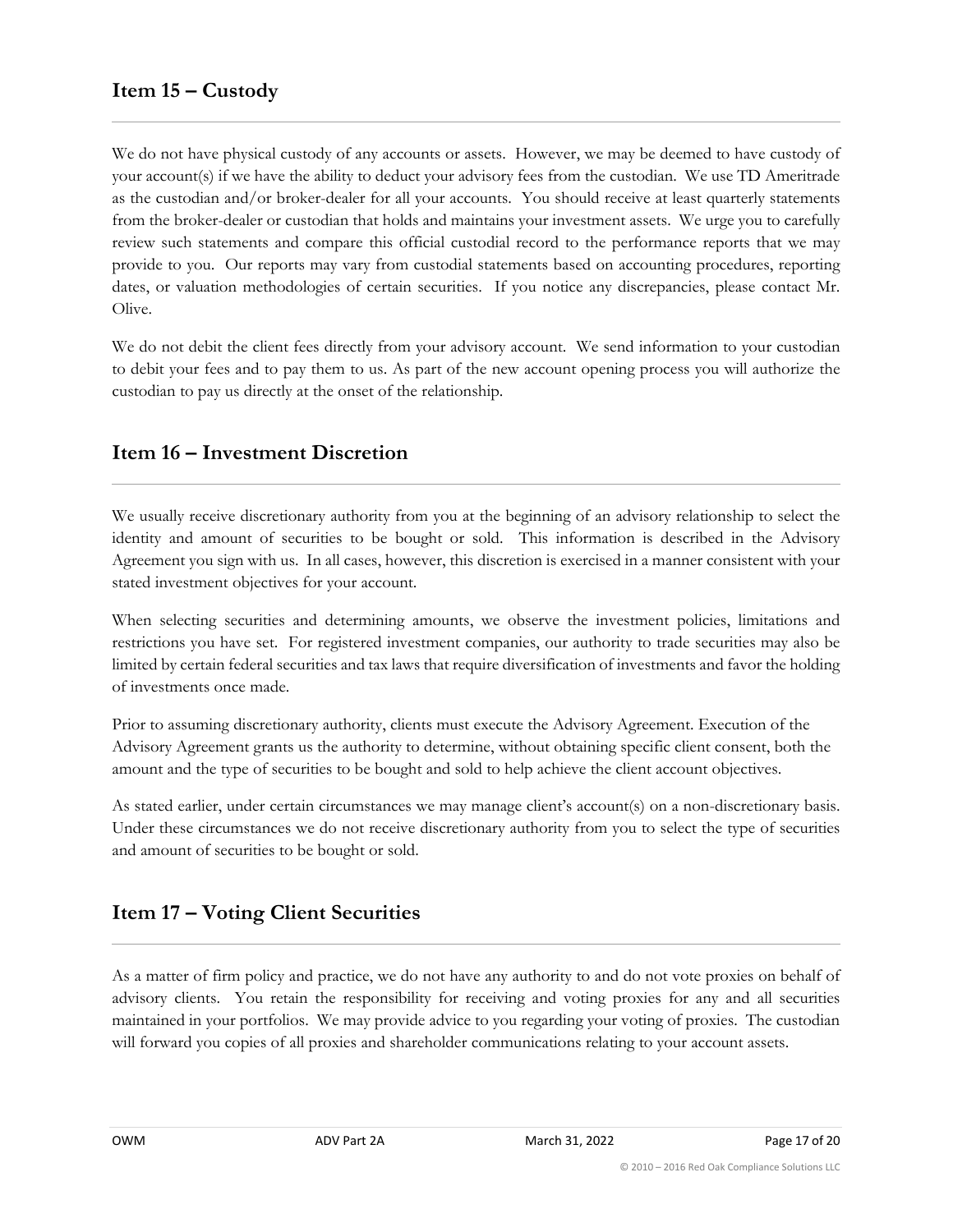### <span id="page-17-0"></span>**Item 18 – Financial Information**

We are required to provide you with certain financial information or disclosures about our financial condition. We have no financial commitment that would impair our ability to meet any contractual and fiduciary commitments to you, our client. We have not been the subject of any bankruptcy proceedings. In no event shall we charge advisory fees that are both in excess of five hundred dollars and more than six months in advance of advisory services rendered.

### <span id="page-17-1"></span>**Item 19 – Requirements for State Registered Advisers**

#### **Principals**

There is one principal of OWM, Klinton Olive. He is the Chief Compliance Officer and Manager and was born in 1980. His education information, business background, and other business activities can be found in the Form ADV Part 2B Brochure Supplement below.

#### **Performance Fees**

We do not charge a performance-based fee (fees based on a share of capital gains on, or capital appreciation of, the assets of a client) for our normal asset management accounts.

#### **Disclosable Events**

Neither OWM nor Mr. Olive have any reportable events to disclose here.

#### **Other Relationships**

Neither OWM nor Mr. Olive has any relationship with any issuer of securities.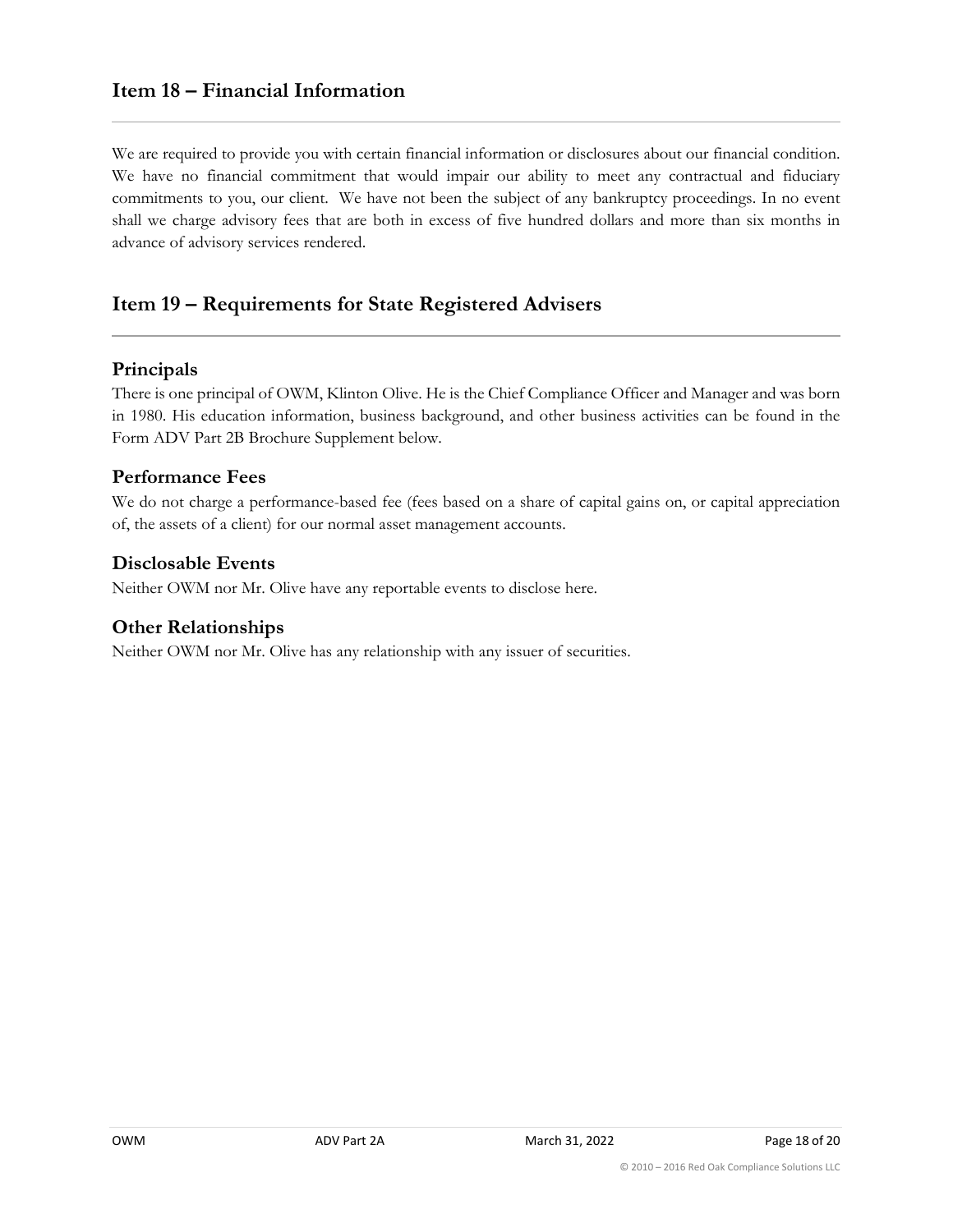<span id="page-18-0"></span>**ADV Part 2B Brochure Supplement – Klinton Ray Olive**

**Item 1 – Cover Page**

## Klinton "Klint" Ray Olive

CRD # 5231147

**Olive Wealth Management, LLC 1333 Heights Blvd, Suite 101 Houston, TX 77008 (832) 304-0712 March 31, 2022**

This Brochure supplement provides information about Klint Olive and supplements the OWM ("OWM") Brochure. You should have received a copy of that Brochure. Please contact Mr. Olive if you did not receive the Brochure or if you have any questions about the contents of this supplement.

Additional information about Mr. Olive, CRD# 5231147 is available on the SEC's website at [www.adviserinfo.sec.gov.](http://www.adviserinfo.sec.gov/)